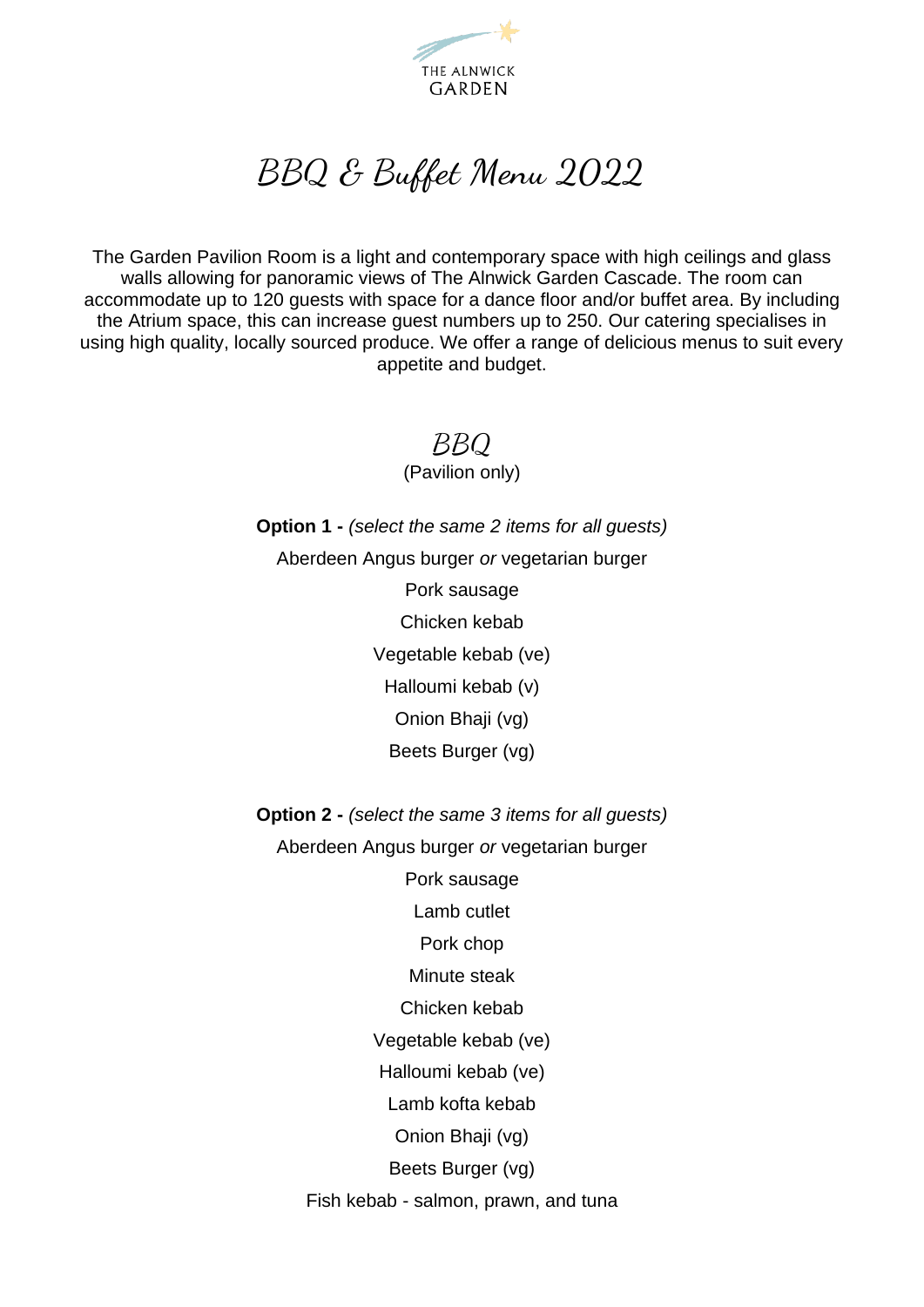

### **Additional options can be selected at a cost of £5.50 per item, per person**

#### **All served with a selection of dips and sauces**

# **Please choose 3 of the following salads** Mixed leaves (v)

Greek (v)

Caesar

Supergreen (vg)

Tomato, red onion, and basil (vg)

Panzanella (v)

Coleslaw (v)

Potato salad (v)

Mediterranean quinoa and chick pea (vg)

Seasonal stoned fruit and buffalo mozzarella (v)

#### **Please choose 1 of the following potato dishes**

Chunky chips String fries Potato wedges Buttered new potatoes

## **Add a Trio of Desserts**

(additional cost)

Bakewell tart (v) Baked raspberry and white chocolate cheesecake (v) Tiramisu (vg) Chocolate brownie (vg) Lemon Tart (v)

Served with vanilla gelato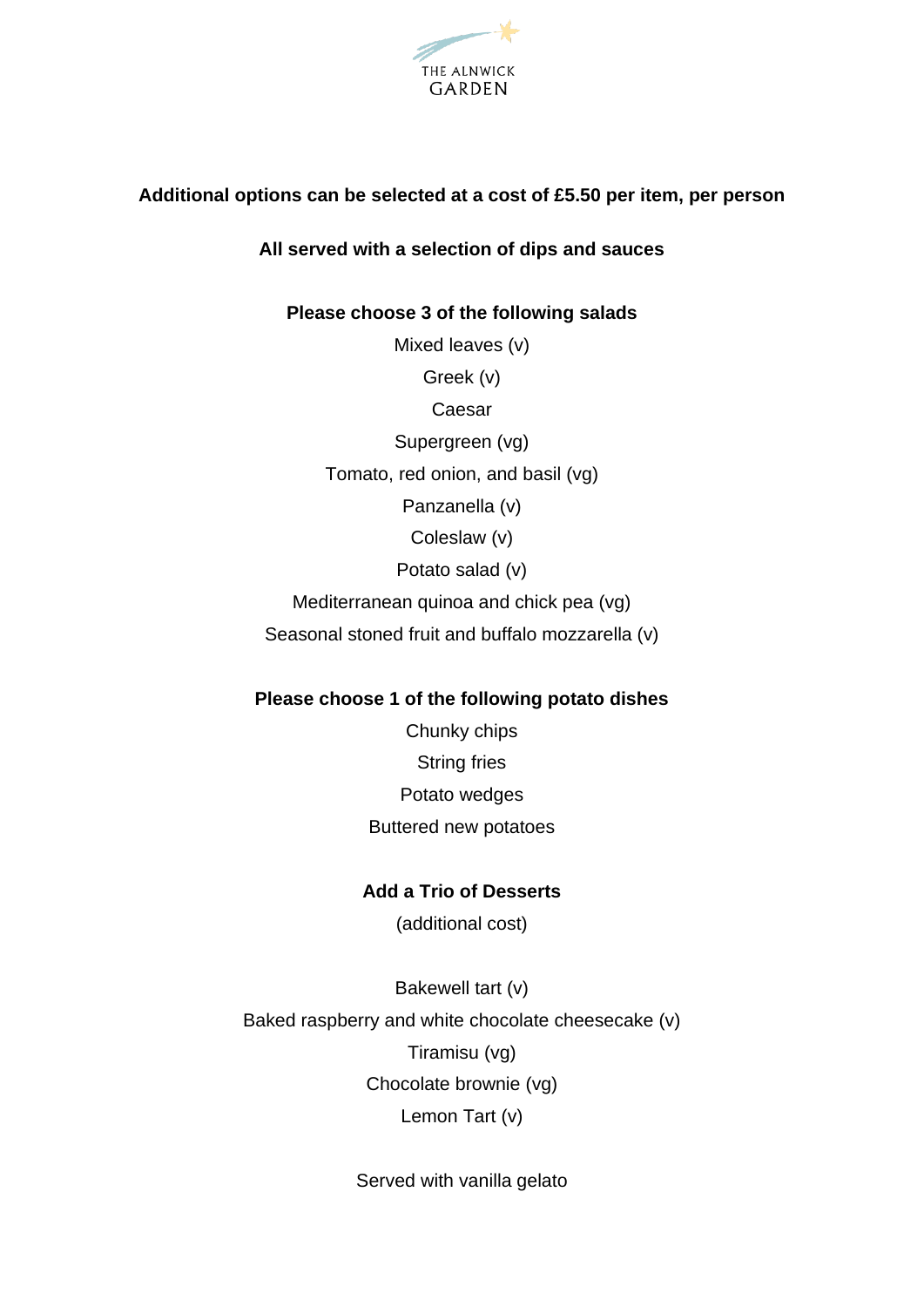

# LIGHT & HOT BUFFET

#### **Sandwiches**

Cheese savoury (v) Cream cheese and roasted red pepper (v) Tandoori chicken Tuna mayonnaise Gammon, mustard mayonnaise Peppered mackerel and cream cheese Free range eggs, salad cress, mayonnaise (v) Cold water prawn, dill, crème fraiche Pickled carrot, houmous, pickled ginger (v) Smoked salmon and horseradish cream

#### **Salads**

Mixed leaves (v) Greek (v) Caesar Supergreen (vg) Tomato, red onion, and basil (vg) Panzanella (v) Coleslaw (v) Potato salad (v) Mediterranean quinoa and chick pea (vg) Seasonal stoned fruit and buffalo mozzarella (v)

**Hot Dishes**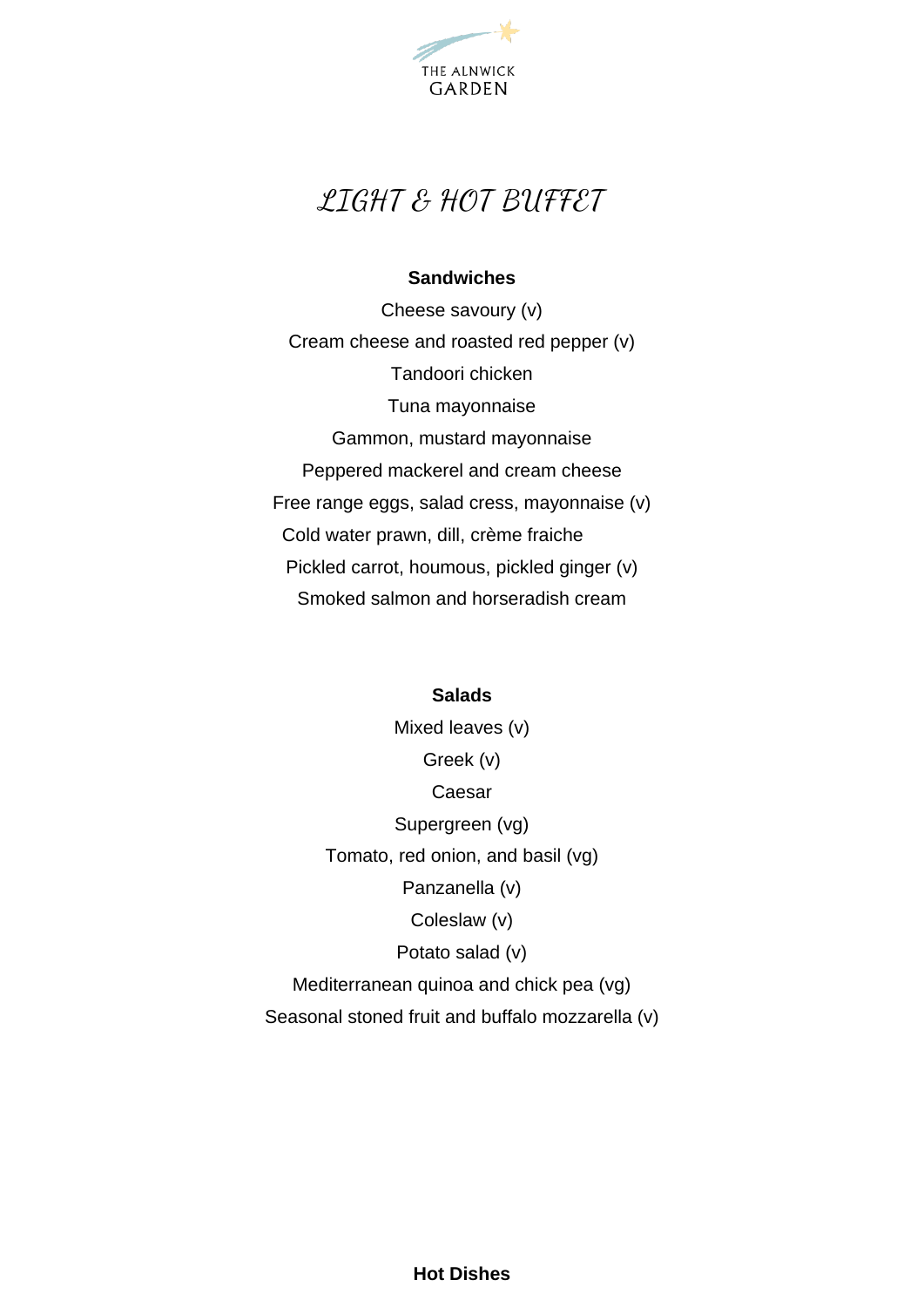

BBQ pulled pork, pretzel bun Mini beef slider, Monterey jack cheese, tomato relish Breaded cod goujons, fries, tartar sauce Roasted pork loin, sage and onion stuffing, apple sauce, flour bap Chicken korma Thai green vegetable curry (v) Orecchiette pasta with mixed mushroom, cream (v) Marinated vegetable skewers, sweet chilli sauce (v) Mini chicken Parma sliders Mushroom stroganoff (v)

#### **Sides**

Chunky chips (v) Duck fat roast potatoes Buttered braised rice (v) Spiced sweet potato wedges (v) String fries (v) Buttered new potatoes (v) Lyonnaise potatoes (v) Pan Haggerty (v) Mac and cheese (v) Thai Jasmine rice (v)

#### **Desserts**

Bakewell tart (v) Baked raspberry and white chocolate cheesecake (v) Tiramisu (vg) Chocolate brownie (vg) Lemon Tart (v)